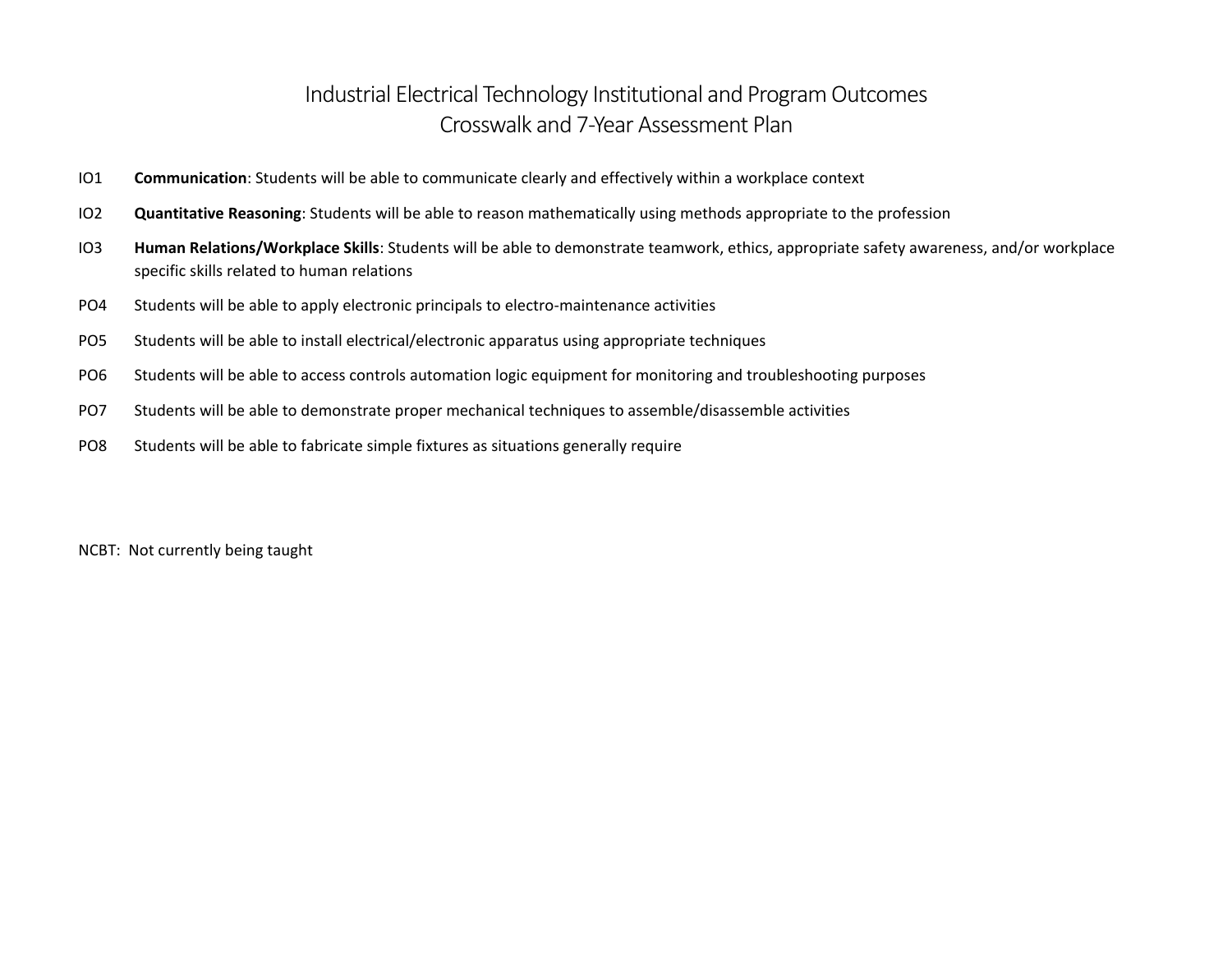| IST/IET        | 7-YEAR ASSESSMENT CROSSWALK & PLAN |             |                 |                 |                 |                 |                 |                 |
|----------------|------------------------------------|-------------|-----------------|-----------------|-----------------|-----------------|-----------------|-----------------|
| Course #       | Course                             | 2021-22     | 2022-23         | 2023-24         | 2024-25         | 2025-26         | 2026-27         | 2027-28         |
|                | <b>ASSESSMENT CYCLE YEAR</b>       | <b>YR 5</b> | <b>YR 6</b>     | YR <sub>7</sub> | <b>YR1</b>      | <b>YR 2</b>     | <b>YR 3</b>     | <b>YR4</b>      |
|                | <b>CAMPUS PLAN</b>                 | <b>IO3</b>  | <b>IO3</b>      |                 | <b>IO1</b>      | <b>IO1</b>      | 102             | 102             |
| <b>IST 100</b> | INTRO TO SAFETY/HEALTH             | IO3         |                 |                 |                 |                 |                 |                 |
| <b>IST 102</b> | TECH DRAW INTERPRETATION           |             |                 |                 | <b>IO1</b>      |                 |                 |                 |
| <b>IST 105</b> | <b>BASIC ELECTRICITY - DC</b>      |             | PO <sub>4</sub> |                 |                 |                 |                 |                 |
| <b>IST 106</b> | <b>BASIC ELECTRICITY - AC</b>      |             | PO <sub>4</sub> |                 |                 |                 |                 |                 |
| <b>IST 107</b> | <b>INDUSTRIAL ELECTRICITY I</b>    |             | PO <sub>4</sub> | PO <sub>5</sub> |                 |                 |                 | PO <sub>5</sub> |
| <b>IST 110</b> | <b>INTRO TO NATL ELECTRIC CODE</b> |             | PO <sub>4</sub> | PO <sub>5</sub> |                 |                 |                 | PO <sub>5</sub> |
| <b>IST 111</b> | NATL ELECTRIC CODE II              |             | PO <sub>4</sub> | PO <sub>5</sub> |                 |                 |                 | PO <sub>5</sub> |
| <b>IST 112</b> | NATL ELECTRIC CODE III             |             | PO <sub>4</sub> | PO <sub>5</sub> |                 |                 |                 | PO <sub>5</sub> |
| <b>IST 113</b> | IND ELECTRICAL INSTALL TECH        |             | PO <sub>4</sub> | PO <sub>5</sub> |                 |                 |                 | PO <sub>5</sub> |
| <b>IST 120</b> | INTRO TO PREVENT/PREDICT MAINT     |             |                 |                 |                 | PO <sub>7</sub> |                 |                 |
| <b>IST 130</b> | INTRO TO REFRIGERATION/AIR COND    |             |                 |                 |                 | PO <sub>7</sub> |                 |                 |
| <b>IST 136</b> | <b>INTRO TO BOILER TECH</b>        |             |                 |                 |                 | PO <sub>7</sub> |                 |                 |
| <b>IST 150</b> | <b>INTRO TO PLC</b>                |             |                 |                 | PO <sub>6</sub> |                 |                 |                 |
| <b>IST 152</b> | PROGRAMMABLE AUTO CONTROL          |             |                 |                 | PO <sub>6</sub> |                 |                 |                 |
| <b>IST 170</b> | <b>INTRO TO INSTRUMENTATION</b>    |             |                 |                 | PO <sub>6</sub> |                 |                 |                 |
| <b>IST 180</b> | <b>MACHINING I</b>                 |             |                 |                 |                 | PO7/8           |                 |                 |
| <b>IST 182</b> | <b>MACHINING II</b>                |             |                 |                 |                 | PO7/8           |                 |                 |
| <b>IST 184</b> | MACHINING - SKILL ENHANCE          |             |                 |                 |                 | PO7/8           |                 |                 |
| <b>IST 207</b> | <b>INDUSTRIAL ELECTRICITY II</b>   |             | PO <sub>4</sub> | PO <sub>5</sub> |                 |                 | PO <sub>4</sub> |                 |
| <b>IST 208</b> | <b>INDUSTRIAL ELECTRICITY III</b>  |             | PO <sub>4</sub> | PO <sub>5</sub> |                 |                 | PO <sub>4</sub> |                 |
| <b>IST 221</b> | <b>ELECTRONICS PRINCIPLES I</b>    |             | PO <sub>4</sub> | PO <sub>5</sub> |                 |                 | PO <sub>4</sub> |                 |
| <b>IST 222</b> | <b>ELECTRONICS II</b>              |             | PO <sub>4</sub> | PO <sub>5</sub> |                 |                 | PO <sub>4</sub> |                 |
| <b>IST 223</b> | ELECTRONICS III INDUSTRIAL         |             | PO <sub>4</sub> | PO <sub>5</sub> |                 |                 | PO <sub>4</sub> |                 |
| <b>IST 270</b> | <b>INSTRUMENTATION II</b>          |             |                 |                 | PO <sub>6</sub> |                 |                 |                 |
| <b>IST 280</b> | <b>MECHANICAL POWER TRANS</b>      |             |                 |                 |                 | PO <sub>7</sub> |                 |                 |
| <b>IST 282</b> | <b>FLUID POWER TRANS</b>           |             |                 |                 |                 | PO <sub>7</sub> |                 |                 |
| <b>IST 284</b> | PUMPING HYDRAULICS/MECHANICS       |             |                 |                 |                 | PO <sub>7</sub> |                 |                 |
|                |                                    |             |                 |                 |                 |                 |                 |                 |
| <b>WLD 111</b> | <b>WELDING PROCESS I</b>           |             |                 |                 |                 | PO <sub>8</sub> |                 |                 |
| <b>WLD 132</b> | <b>GAS TUNGSTEN ARC WELDING</b>    |             |                 |                 |                 | PO <sub>8</sub> |                 |                 |